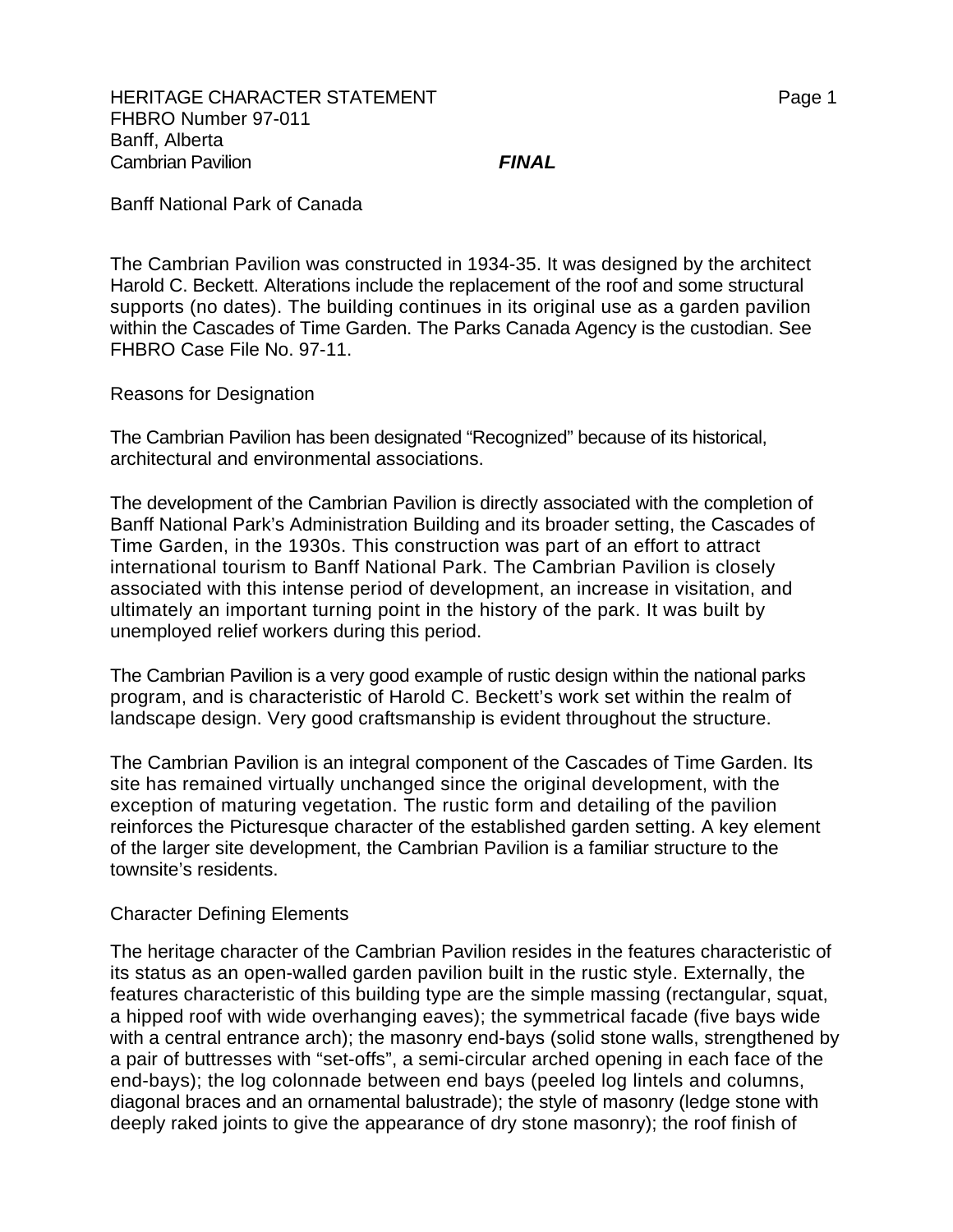Banff National Park of Canada

hand-split cedar shakes laid in staggered lines to give a random roof pattern; and, the modified "Boston" ridge and hips. These features deserve protection.

The heritage character of the exterior and interior would be best protected by replacement in-kind of any heavily weathered or mechanically damaged building components, materials and finishes as the need arises.

Internally, the features characteristic of this building type are the exposed roof framing (peeled pole rafter pairs abutted against and spiked to a ridge board; the feet of the rafters tied by a pole tie-beam); the exposed peeled pole laths carrying the shakes; the flag stone floor; and' the plank benches with burl specimens (abnormal bulges on the limb or trunk of a spruce tree) as legs.

The heritage character of the interior would be best protected by careful maintenance of the shake roof finish and winter protection of the more vulnerable bench furniture.

The Cascades of Time Garden is nestled into a hill on the grounds of the Administration Building, its landscape designed in conjunction with the building. The garden was created in the romantic tradition of English Picturesque landscapes, boasting deliberately irregular pools, flagstone walkways and planted clumps of trees that blend with the surrounding forest. The original program for the landscape, although never fully realized, was intended to depict the evolution of life through the geological eras.

The prominent position of the Cambrian Pavilion in the northeast corner of the garden, adjacent to the Cambrian Pool, makes it highly visible from the Administration Building. The pavilion also provides a viewing platform to points off-site. These relationships should be protected.

The site of the Cambrian Pavilion is characterized by a natural flagstone walkway, and steps which reflect the construction of the columns. Contrasting rubble stone terraces complete the composition. The form and materials of these features, and their relationship to the pavilion, should be maintained.

The larger garden emphasized a wide variety of floral and shrub species which complemented the pavilion and the stonework. The relationship between this pavilion and these naturalistic plantings is important and should be protected. Ornamental plantings should be maintained at the planters formed on the "set offs" of the buttresses.

For further guidance, please refer to the *FHBRO Code of Practice.*